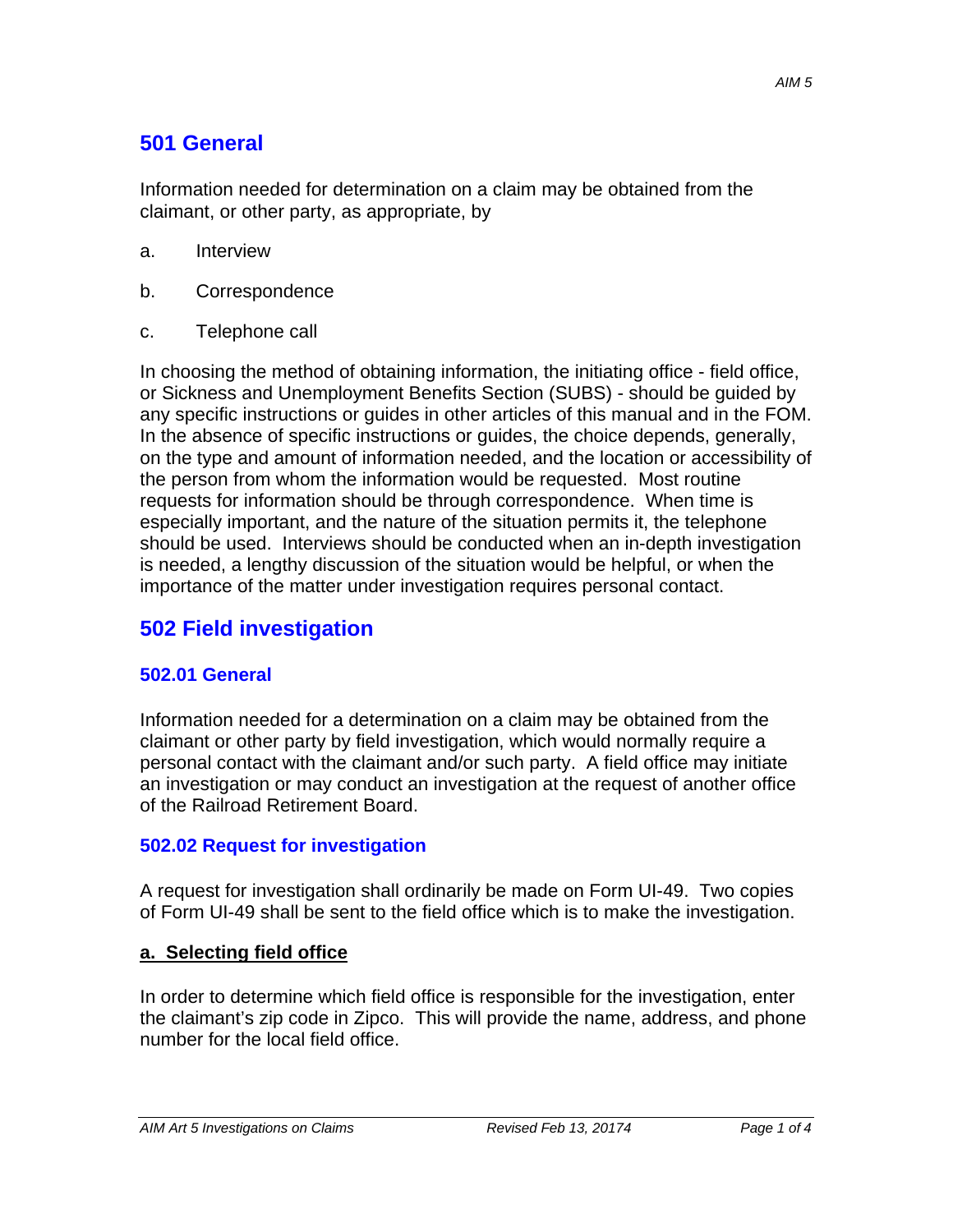### **b. Preparation of Form UI-49**

The main portion of Form UI-49 shall include a statement of the facts of the case already known. This statement shall be sufficiently complete that the investigator will have all necessary specific information, such as dates of claimed days, names, addresses, etc. Some of the information may be provided, when appropriate, by attaching either Macro screens or a TPO to the Form UI-49. The requesting office shall mark the Macro screens and/or TPO to indicate information considered important to the request for investigation. Below the statement of facts, the requesting office shall enter a statement of the information to be obtained in the investigation. The statement may be in general terms, but, if necessary, specific questions may be included.

### **502.03 Notification to claimant**

When a request for field investigation delays a determination on a claim, the claimant shall be sent Form Letter ID-5c (Exhibit C).

### **503 Investigation by correspondence**

### **503.01 General**

Several samples of form letter questionnaire for obtaining information from claimants are shown as exhibits to this article. Special letters may, or course, be used when appropriate.

### **503.02 Letters prescribed for SUBS**

Form Letter ID-5d (Exhibit D) may be used to request from a claimant information which is needed in order to determine whether benefits should be paid. Such form letters will ordinarily be sent to claimants who do not live within the commuting area of a field office city.

Form Letter ID-5f (Exhibit H) may be used to obtain information about a claim on which benefits have already been paid. Such form letters will ordinarily be sent to claimants who do not live within the commuting area of a field office city.

Form Letter ID-5d Special (Exhibit F) may be used to get information from a claimant living within a field office commuting area. The letter directs him to call at the field office and furnish answers to stated questions, or, if he is working or for some other good reason cannot report, to answer the questions in writing and return the letter to SUBS. A copy of the form letter should be sent to the field office together with any information which might help the field office in getting answers to the questions when the claimant calls.

Form Letter ID-5g (Exhibit I) is a form letter following up an earlier request for information which the claimant has not furnished.